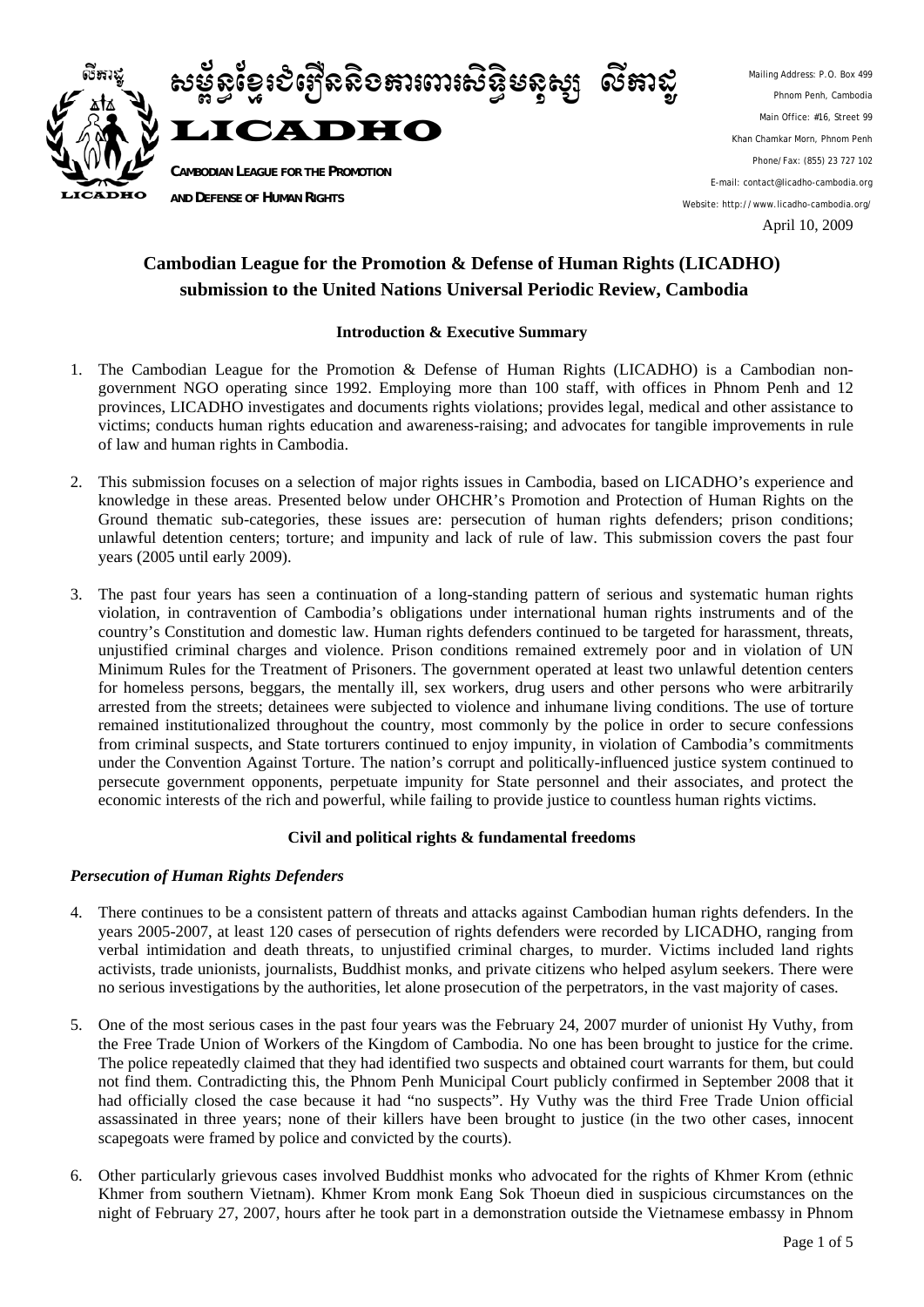Penh in support of persecuted fellow monks in Vietnam. His throat was slashed in three places. Authorities immediately declared his death a suicide and quickly buried his body. A prosecutor refused to order an exhumation and autopsy. Four months later, in June 2007, another Khmer Krom monk, Tim Sakhorn, was arbitrarily arrested, defrocked and secretly and unlawfully deported – in violation of his status as a Cambodian citizen – to Vietnam by Cambodian authorities. He was later tried and sentenced to a year in prison in Vietnam for political offenses.

- 7. The largest category of rights defenders targeted for persecution in recent years is grassroots activists who help their communities to defend themselves from the theft of their land or other natural resources by the rich and powerful. Threats, harassment, violence, unjustified criminal charges and imprisonment are regularly faced by community representatives who assist their fellow villagers to protect their land rights. In 2007-2008, at least 102 individuals were arrested and imprisoned in connection with land conflicts – the majority of them community representatives who faced bogus criminal charges filed against them without credible evidence.
- 8. LICADHO fears the situation of rights defenders will become significantly more precarious if and when the government passes a proposed new Law on Local Associations and NGOs. Officials from the ruling Cambodian People's Party have stated that the law is intended for NGOs which are "too freely speaking" and those which "rock the boat" by advocating on issues such as corruption and deforestation.<sup>[1](#page-1-0)</sup> The latest version of the draft law has not been made public by the government but previous drafts included restrictions on foreign funding of local NGOs; complex registration requirements that would provide legal means to delay or deny registration to NGOs and association which fall out of favor with the government; and provisions for authorities to close down organizations deemed to have conducted (undefined) "political" activities.

### **Recommendations:**

*Recommendation 1:* Take effective steps to ensure full respect by all State authorities of the UN Declaration on the Right and Responsibility of Individuals, Groups and Organs of Society to Promote and Protect Universally Recognized Human Rights and Fundamental Freedoms.

*Recommendation 2:* Investigate and prosecute all acts of violence and intimidation against human rights defenders.

*Recommendation 3:* Suspend plans to enact a Law on Local Associations and NGOs.

#### **Personal liberties and security**

## *Prison Conditions*

- 9. Conditions in Cambodia's 26 prisons remain extremely poor and in violation of numerous provisions of the UN Standard Minimum Rules for the Treatment of Prisoners. Overcrowding, poor hygiene and sanitation facilities, insufficient food and clean drinking water, inadequate exercise and sunlight, and lack of medical services are common. In the 14 prisons regularly visited by LICADHO doctors, the most common health problems of prisoners are directly due to their poor living conditions: skin diseases, beriberi, respiratory infections, diarrhea and gastrointestinal complaints, tuberculosis. Prison rations are notoriously poor (in quantity and nutritious value) and it is extremely difficult for prisoners to survive without extra food being provided by their families.
- 10. The prison population has rapidly increased in recent years, contributing to acute overcrowding and related health problems. In 2008, the total population in the 18 prisons monitored by LICADHO was 10,592 (including 703 minors), compared to 8,238 (including 447 minors) in 2005. These 18 prisons were built to accommodate a total of 6,365 inmates, meaning on average each prison was 166% over-capacity in 2008.
- 11. Corruption is endemic in prisons. Prison staff extort money from prisoners and their families for a multitude of rights and privileges: to receive visitors; to be assigned a better, less over-crowded cell; to be allowed outdoors recreation time; to receive medical treatment. The poorest prisoners suffer the most, as their health deteriorates – sometimes fatally – because they are unable to pay for livable conditions.

#### **Recommendations:**

-

*Recommendation 4:* Undertake major reforms, including increasing the prison administration budget, to ensure that prison conditions fully comply with the UN Standard Minimum Rules for the Treatment of Prisoners.

<span id="page-1-0"></span><sup>&</sup>lt;sup>1</sup> Kay Kimsong, "Heng Samrin: NGOs Will be Directed by the Government", The Cambodia Daily, June 16, 2006; Emily Lodish & Neou Vannarin, "Premier's Call for New Law Alarms NGOs", The Cambodia Daily, September 29, 2008.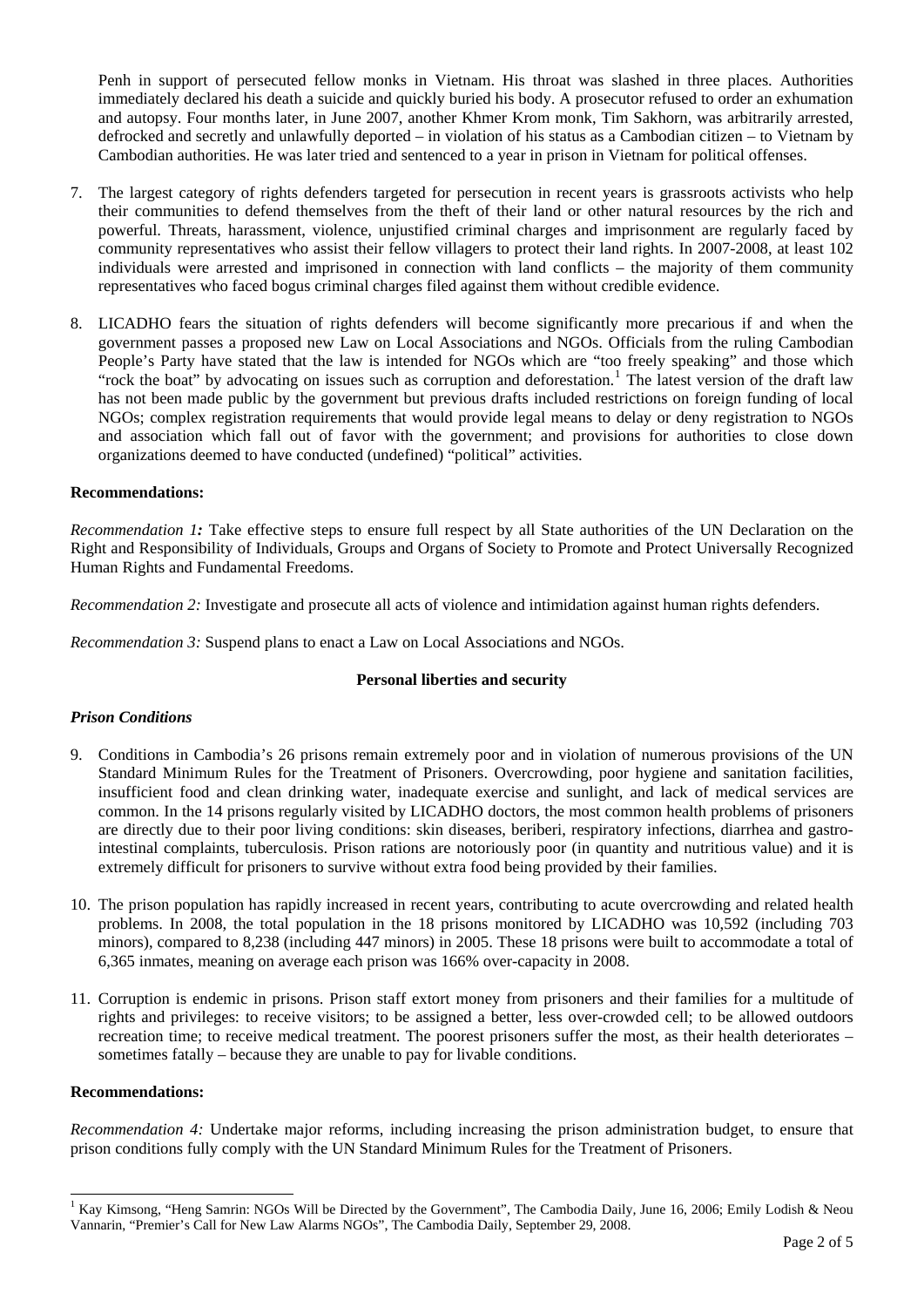*Recommendation 5:* Transfer responsibility for prison administration from the Ministry of Interior to the Ministry of Justice, ensuring a division between police officers who are responsible for investigating crime and prison staff who are responsible for the safe and humane incarceration and rehabilitation of prisoners.

## *Unlawful detention centers*

- 12. For more than a decade, the government has operated unlawful detention centers for people arbitrarily arrested from the streets of Phnom Penh in the interests of beautifying the city. In the past four years, hundreds of people have been detained at two such centers, known as Prey Speu and Koh Kor, run by the Ministry of Social Affairs. Officially, the centers exist to provide rehabilitation services to the homeless and other poor persons who voluntarily stay at them. In reality, they have been used for the systematic unlawful detention of 'undesirables' – homeless families, beggars, sex workers, drug users, the mentally ill, and so on – who live or work on the streets. Arbitrarily arrested during regular street round-ups by the police and other authorities, these people were not charged with any crime but were detained without lawful basis for indefinite periods.
- 13. Conditions at both centers were abysmal even worse than exist in Cambodian prisons and included gross overcrowding and lack of adequate food, clean drinking water and medical care. In June 2008, LICADHO gained access to the Koh Kor center, despite efforts to prevent this by staff there, and photographed hungry men, women and children detained in padlocked rooms.<sup>[2](#page-2-0)</sup> They included a four-year-old boy, a nine-month pregnant woman, and a comatose elderly woman who subsequently died inside her locked room.
- 14. At Prey Speu center, detainees were routinely subjected to sadistic violence. Guards raped female prisoners and severely beat detainees who tried to escape or complained about conditions, according to former detainees interviewed by LICADHO. At least three detainees, possibly more, were beaten to death by guards at Prey Speu during 2006-2008, and five others reportedly committed suicide, according to LICADHO investigations.<sup>[3](#page-2-1)</sup>
- 15. LICADHO complaints to the government in mid-2008 led to the release of detainees at Koh Kor and Prey Speu. However, the Ministry of Social Affairs has rejected calls to permanently close the centers, and LICADHO fears that unlawful detentions may resume at either or both of them at any time. There has been no serious government investigation into abuses at the centers, and no prosecution of perpetrators. Staff at Prey Speu center who have allegedly committed rapes and murders - and whom LICADHO has asked the government to suspend pending a full investigation - continue to work there.

*Recommendation 6:* Permanently close the Social Affairs Centers at Prey Speu and Koh Kor, and ensure a proper investigation and prosecution of perpetrators of abuses there.

*Recommendation 7:* Put an end to the arbitrary arrest and detention of homeless persons and other individuals from the streets.

## **Torture, and Other Cruel, Inhuman or Degrading Treatment or Punishment**

- 16. Torture is systematically used by the police, including the military police, throughout Cambodia. It is primarily used to extract confessions from criminal suspects, to extort money from them for their release, or to punish them for their alleged crimes. During 2005-2008, some 500 prison inmates interviewed by LICADHO stated that they had been tortured while in police custody following their arrests. (The amount of torture is likely to be underreported, as most inmates were not interviewed in private.)
- 17. The risk of torture of arrested persons is increased because they are usually detained incommunicado in police stations, and because there is no independent scrutiny of conditions of detention. Regrettably, a new Criminal Procedure Code passed in 2007 perpetuated this situation by specifying that criminal suspects have no right to see a lawyer or other person of their choice during the first 2[4](#page-2-2) hours of police detention.<sup>4</sup>
- 18. The police's long-standing reliance on obtaining confessions from alleged offenders is encouraged by the courts' willingness to accept forced confessions as evidence of guilt, and by their failure to take any action when

<sup>2&</sup>lt;br>
<sup>2</sup> See <u>[http://licadho-cambodia.org/album/view\\_photo.php?cat=40](http://licadho-cambodia.org/album/view_photo.php?cat=40)</u> and <u>http://licadho-cambodia.org/pressrelease.php?perm=185</u> 3<br>
<sup>3</sup> See http://licadho-cambodia.org/album/view\_photo.php?cat=40 and http://licadho-cambodi

<span id="page-2-1"></span><span id="page-2-0"></span> $\frac{3}{2}$ See [http://licadho-cambodia.org/album/view\\_photo.php?cat=41](http://licadho-cambodia.org/album/view_photo.php?cat=41) and http://licadho-cambodia.org/pressrelease.php?perm=193

<span id="page-2-2"></span><sup>&</sup>lt;sup>4</sup> Art. 98, Criminal Procedure Code, 2007. Previously, Cambodian law was vague on whether or not lawyers had access to suspects in police custody, though in reality this was rarely permitted.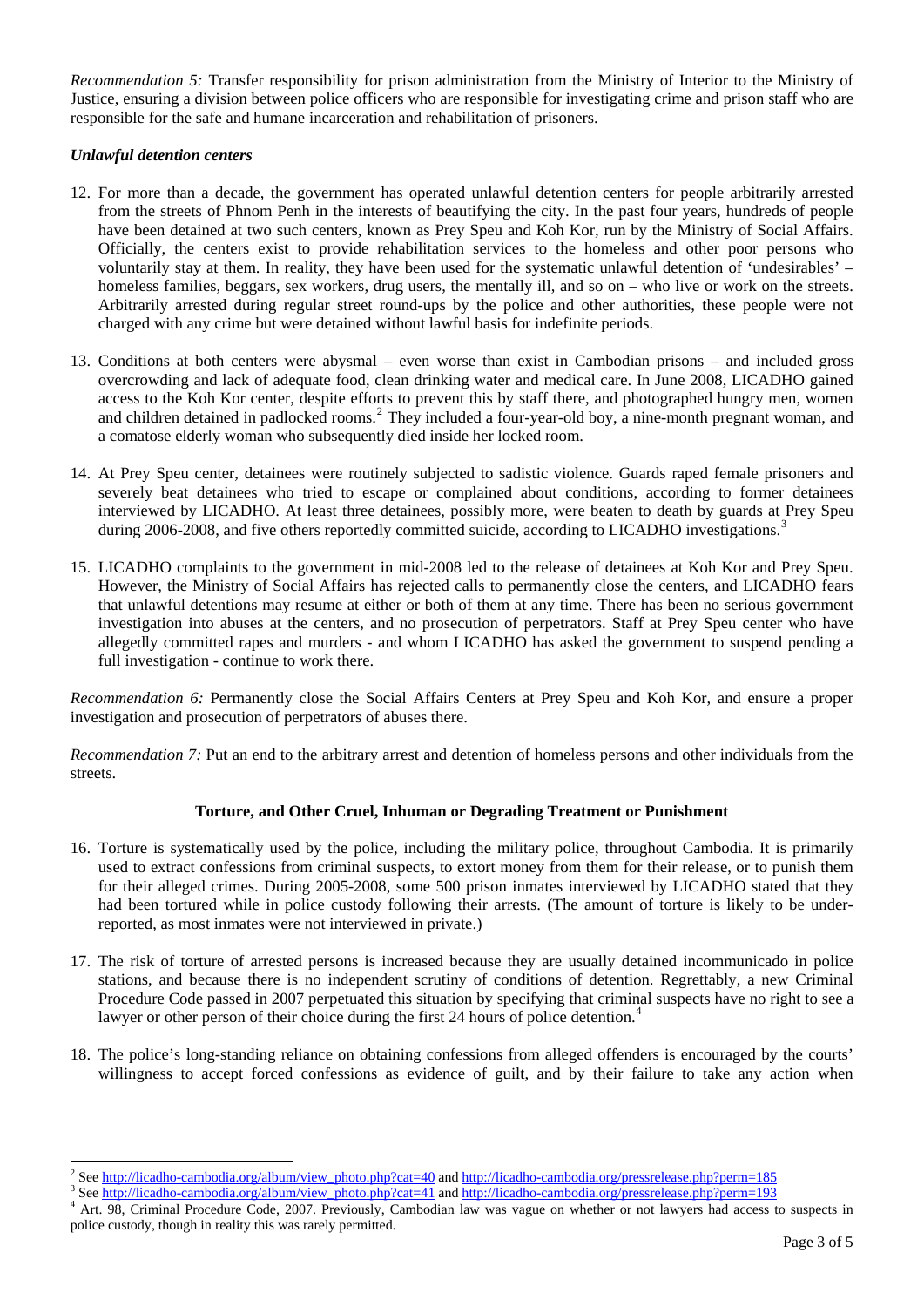defendants do report that they were tortured. As such, judges frequently violate Cambodia's Constitution<sup>[5](#page-3-0)</sup> as well as the Convention Against Torture.

- 19. Torture also occurs within prisons, primarily for punishing inmates who attempt to escape or otherwise violate prison rules. The torture is usually committed by other inmates, on the instructions of guards. There is an institutionalized system in Cambodians prisons whereby certain inmates are given responsibility for maintaining discipline and order among other prisoners – a violation of the UN Minimum Standard Rules for the Treatment of Prisoners. In addition to the outright use of torture as a punishment, it is LICADHO's opinion that the poor living conditions in Cambodian prisons (referred to in paragraphs 9-11) often amount to torture, and certainly to cruel, inhuman or degrading treatment or punishment, under the Convention Against Torture. The same can also be said for conditions in the unlawful detention centers run by the Ministry of Social Affairs (paragraphs 13-14).
- 20. Serious investigations into torture by State personnel are rarely conducted. Prosecutions, convictions and appropriate sentences are even rarer. The last known conviction of police officers was in 2002 when three policemen were convicted of physical assault and received three-month suspended prison terms for torturing two children. The last time a police officer actually went to jail for committing torture was in 1995 when a military policeman spent four months in prison for beating a 13-year-old boy who died during interrogation. In Prey Veng province, three police officers have since 2002 been charged with voluntary manslaughter, in regard to the death of a detainee who died after torture, but have yet to be brought to trial; they continue working as police.<sup>[6](#page-3-1)</sup> No prison officers have been convicted of torture in the past 15 years, and there has been only one attempted prosecution. In that case, in 2002, a court acquitted five prison guards of torturing prisoners in Kampong Cham province, despite victim testimony, eyewitness testimony and medical evidence of torture being presented to court. Despite acquitting the guards, the judge recommended internal disciplinary action against them – an explicit acknowledgment of their wrongdoing.

#### **Recommendations:**

*Recommendation 8:* Establish an independent body to directly receive and investigate complaints of torture and other abuses committed by law enforcement officers.

*Recommendation 9:* Permit legal and human rights NGOs to routinely visit police stations to monitor detention conditions and interview detainees.

*Recommendation 10:* Amend the Criminal Procedure Code to: guarantee detainees the right to communicate with a lawyer, relative, friend or other person at any time while in police custody, and to have a legal representative present during police questioning; prohibit the use of confessions as admissible evidence in court unless the confessions were made in the presence of a judge or lawyer.

#### **Administration of Justice**

#### *Impunity & Lack of Rule of Law*

-

- 21. The past four years have seen little if any improvement in Cambodia's justice system, which systematically fails to uphold the rule of law and on a daily basis deprives justice to countless victims of crimes and rights abuses. In reality, the primary functions of the justice system, in LICADHO's opinion, is to perpetuate impunity for State personnel and their associates; persecute political opponents and other critics of the government; and protect the economic interests of the rich and powerful. Given the lack of progress made in judicial reform over the past 15 years, there is no reason to believe that the Cambodian government's repeated promises of reform are sincere.
- 22. Corruption and political interference in the police and judiciary are the major obstacles to rule of law in Cambodia. The gravest of crimes – including murder, torture, rape, and trafficking of woman and children – frequently go unpunished if the perpetrators have money or influential connections. In particular, State personnel – including government officials, police and military officers – and their families enjoy a high level of impunity to commit crimes and abuses, both in the course of their duties and in their private time. The higher-ranking an official, the more protection from prosecution he or she enjoys.

<span id="page-3-0"></span> $<sup>5</sup>$  Art. 38 of the Constitution prohibits the use of forced confessions as evidence in court. It also states that persons who commit, participate</sup> or conspire in acts of mistreatment against detainees shall be prosecuted. 6

<span id="page-3-1"></span> $6$  In the seven years since the three policemen were charged, the provincial court has only once scheduled a trial of them but cancelled it when the police chief informed the judge that the accused were "too busy" with their police work to attend the trial. Prak Chan Thul, "Policemen Charged with Murder 'Too Busy' for Trial", The Cambodia Daily, February 9, 2007.